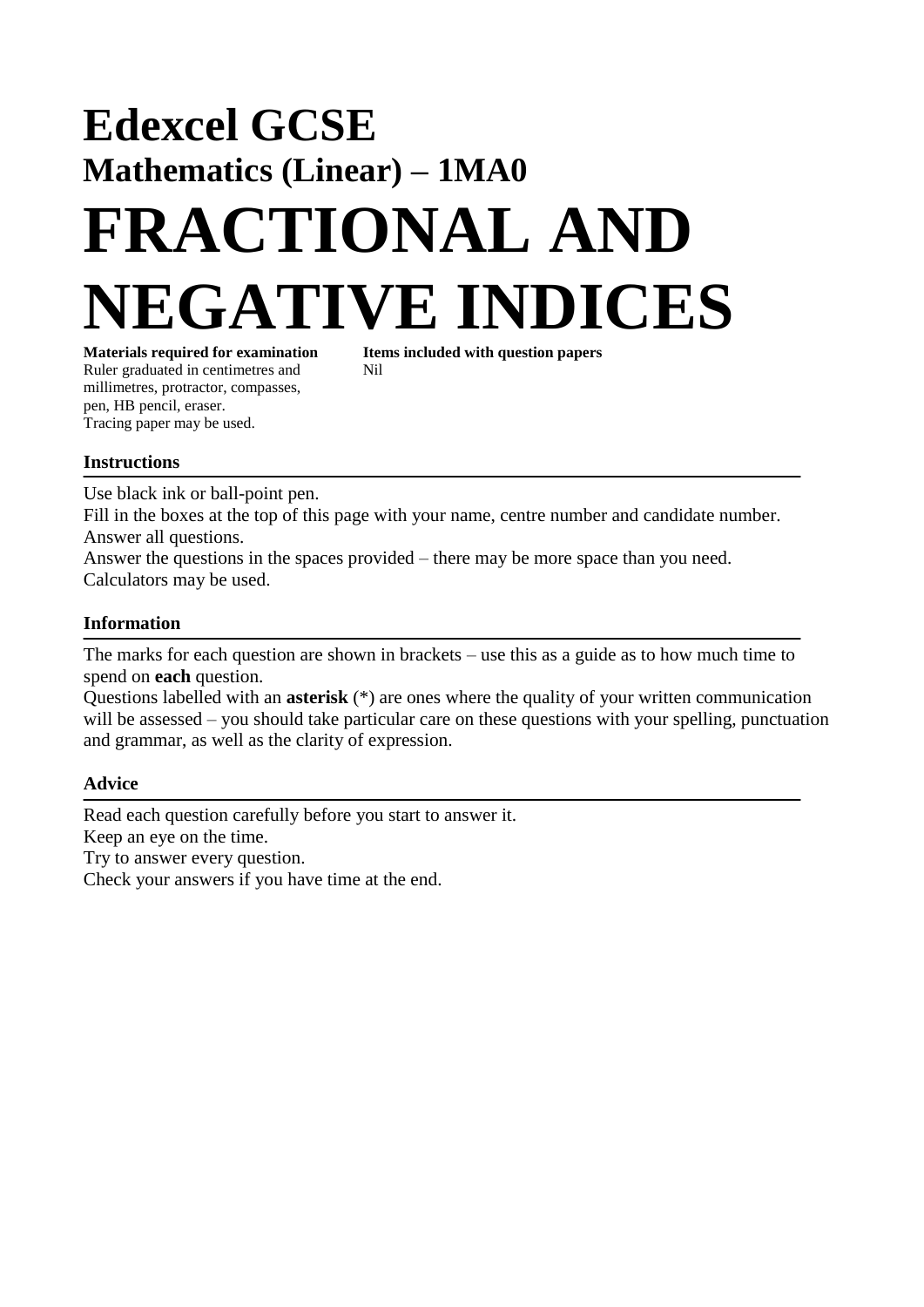| 1. |  | Find the value of |  |
|----|--|-------------------|--|
|----|--|-------------------|--|

(i) ……………………………  $(ii)$  $3^{-2}$ …………………………… **(Total 2 marks) 2.** Write down the value of  $(a)$  $7<sup>0</sup>$ ..................................... **(1)** (b)  $4^{-1}$ ..................................... **(1) (Total 2 marks) 3.** (a) Simplify  $2^0$ .............................. **(1)** (b) Simplify  $5^{-1}$ .............................. **(1) (Total 2 marks) 4.** (a) Write down the value of  $2^{-1}$ .................................... **(1)** (b) Write down the value of  $64<sup>2</sup>$  $36^{\frac{1}{2}}$ 1 64

> .................................... **(1) (Total 2 marks)**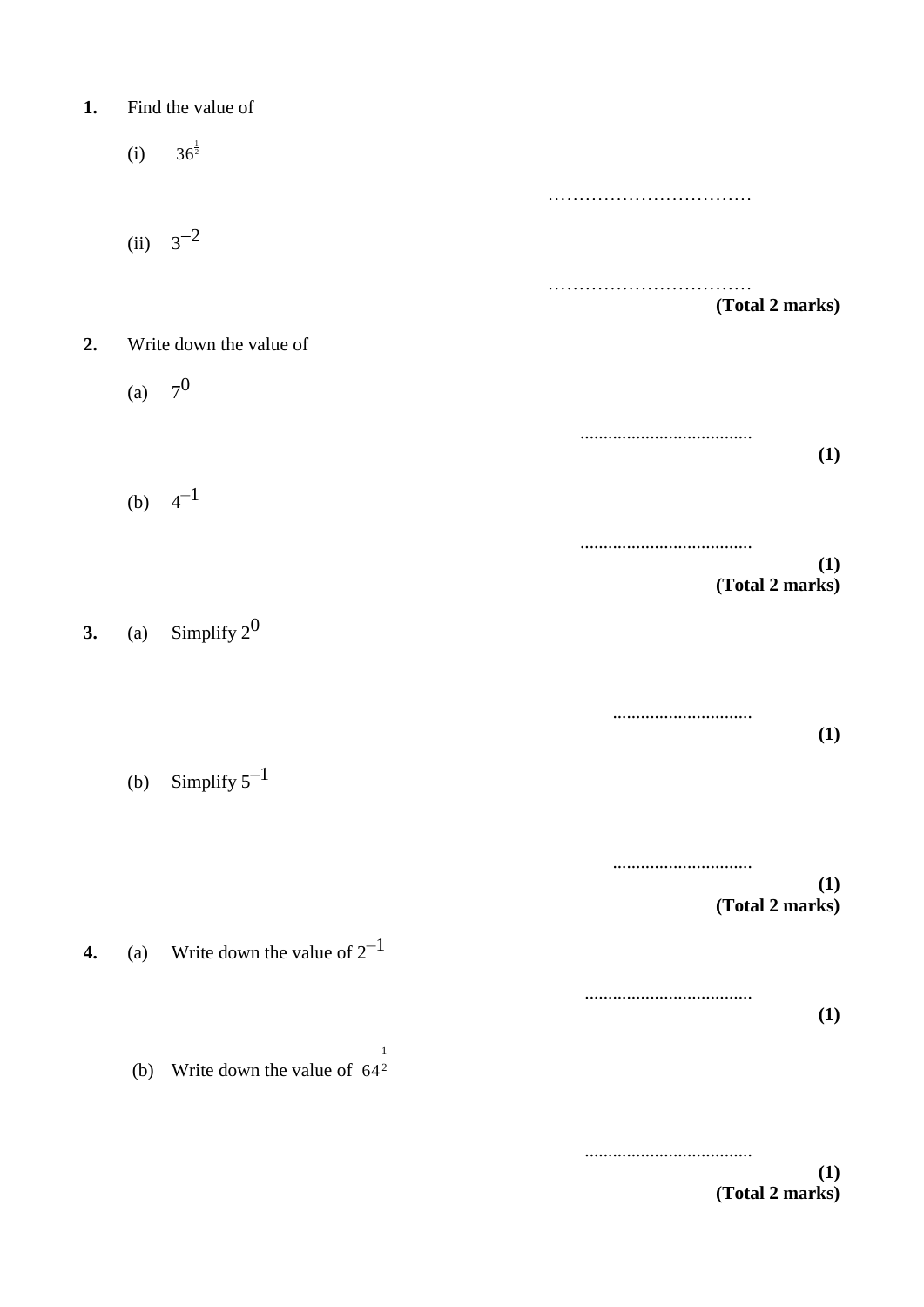| 5. |       | Write down the value of                  |                     |  |
|----|-------|------------------------------------------|---------------------|--|
|    | (i)   | $5^{\circ}$                              |                     |  |
|    |       |                                          |                     |  |
|    |       | (ii) $4^{-2}$                            |                     |  |
|    |       |                                          |                     |  |
|    | (iii) | $\mathbf{1}$<br>$100^{\overline{2}}$     |                     |  |
|    |       |                                          | <br>(Total 3 marks) |  |
| 6. | (a)   | Write down the value of                  |                     |  |
|    |       | $9^{\circ}$<br>(i)                       |                     |  |
|    |       |                                          |                     |  |
|    |       | (ii) $169^{\frac{1}{2}}$                 |                     |  |
|    |       |                                          | (2)                 |  |
|    |       |                                          |                     |  |
|    |       | (b) Work out 64 $\frac{2}{3}$            |                     |  |
|    |       |                                          | (2)                 |  |
|    |       |                                          | (Total 4 marks)     |  |
| 7. |       | (a) Find the value of $36^{\frac{1}{2}}$ |                     |  |
|    |       |                                          |                     |  |
|    |       |                                          |                     |  |
|    |       |                                          | <b>(1)</b>          |  |
|    | (b)   | Find the value of $8^{-\frac{2}{3}}$     |                     |  |
|    |       |                                          |                     |  |
|    |       |                                          |                     |  |

**(2) (Total 3 marks)**

....................................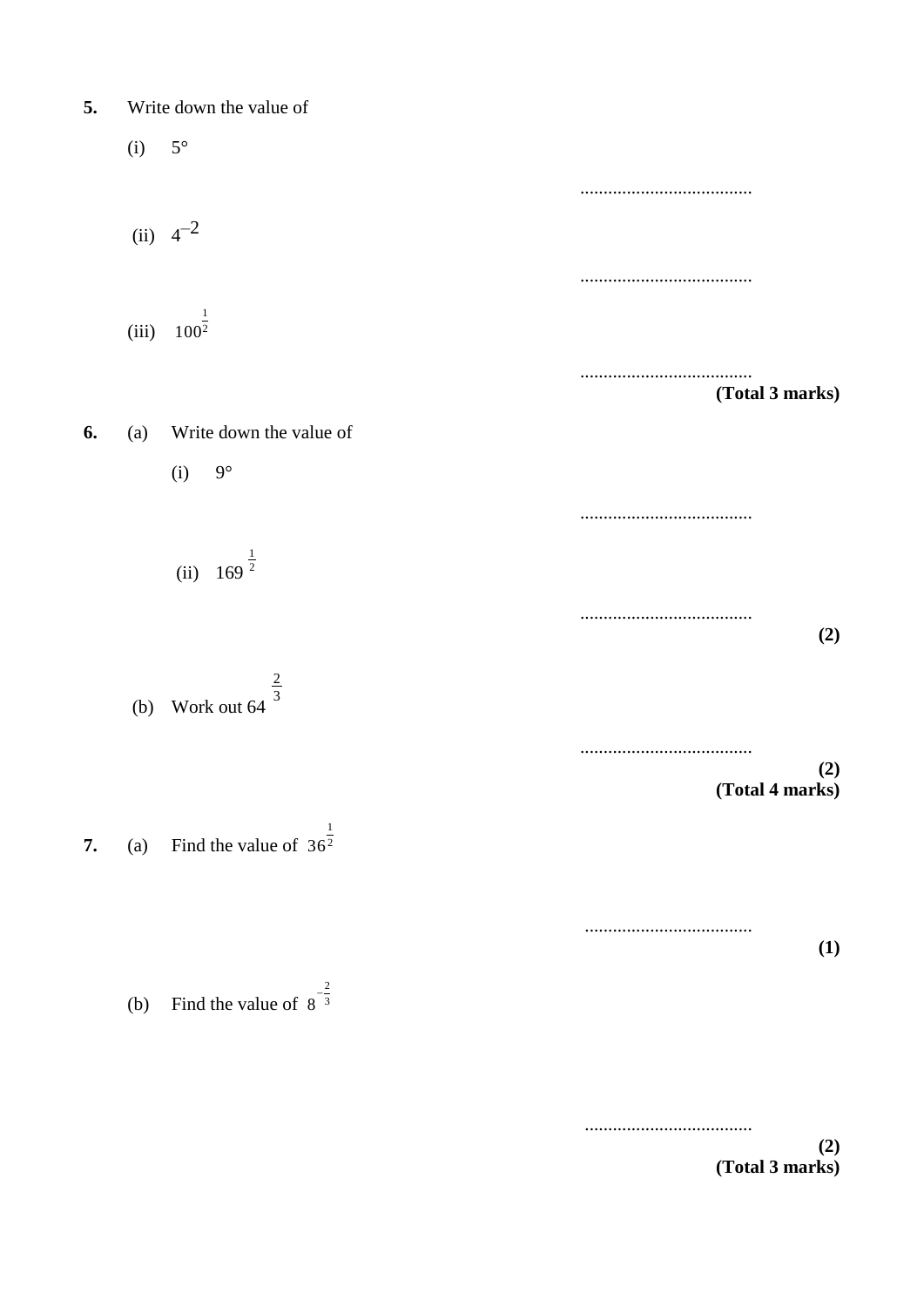8. Work out  
\n(i) 
$$
4^0
$$
  
\n(ii)  $4^{-2}$   
\n(iii)  $16^{\frac{3}{2}}$   
\n  
\n9. Write down the value of  
\n(a)  $25^{\frac{1}{2}}$   
\n(b)  $9^0$ 

**10.** (a) Evaluate

 $(i) 3^{-2}$ 

(ii) 
$$
36^{\frac{1}{2}}
$$

$$
_{\rm (iii)}\ 27^{\frac{2}{3}}
$$

(iv) 
$$
\left(\frac{16}{81}\right)^{-\frac{3}{4}}
$$

**(5)**

…………………………

…………………………

…………………………

…………………………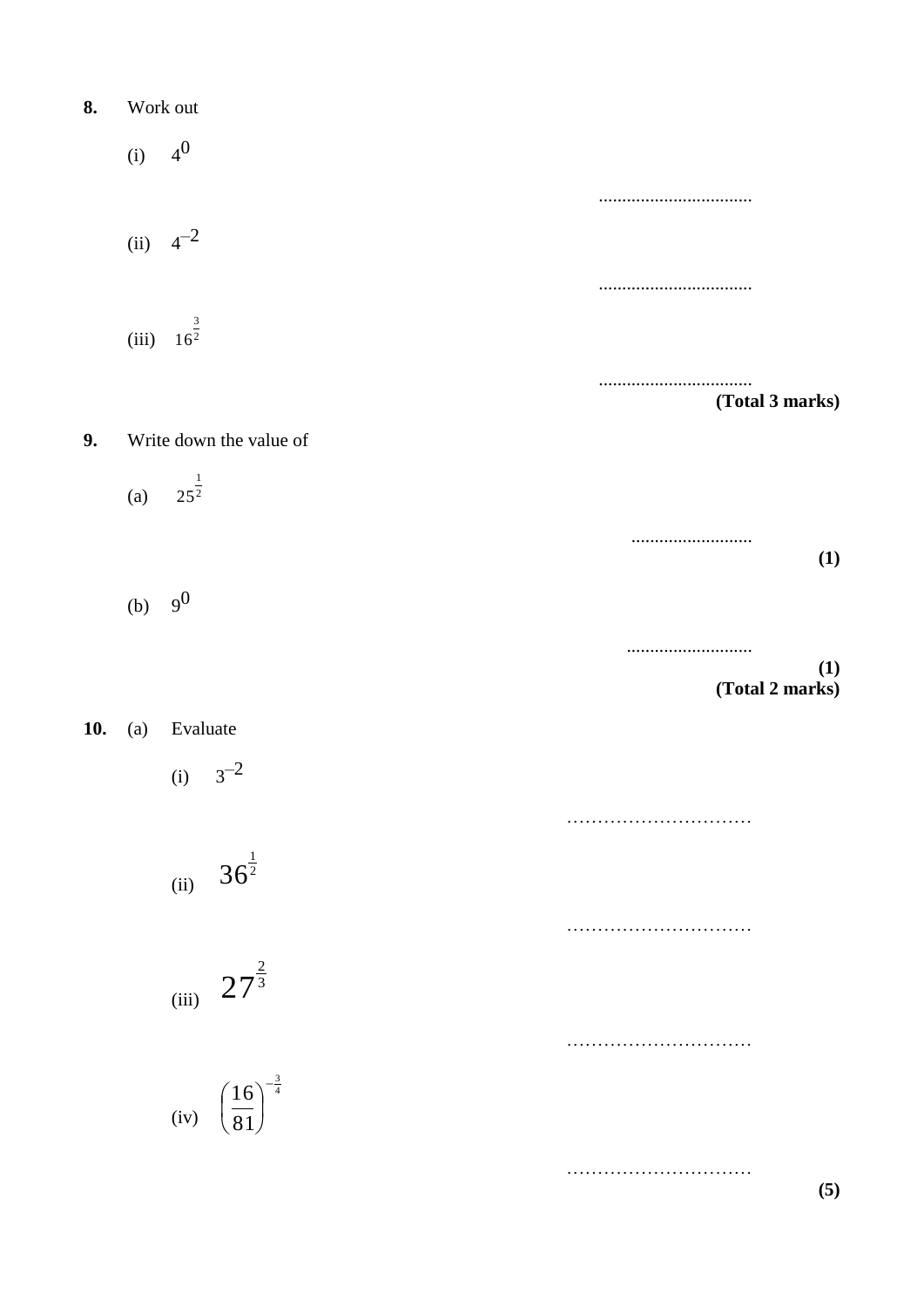**11.** (a) Find the value of

(i)  $64^{\circ}$ 

 $(ii) 64<sup>2</sup>$ 1 64

 $(iii)$  64 <sup>3</sup>  $64^{-}$ 

2

(b) Find the value of *n*.  $3 \times \sqrt{27} = 3^n$ 

*n* = ……………

……………………..

…………………….

…………………….

**(4)**

**(2) (Total 6 marks)**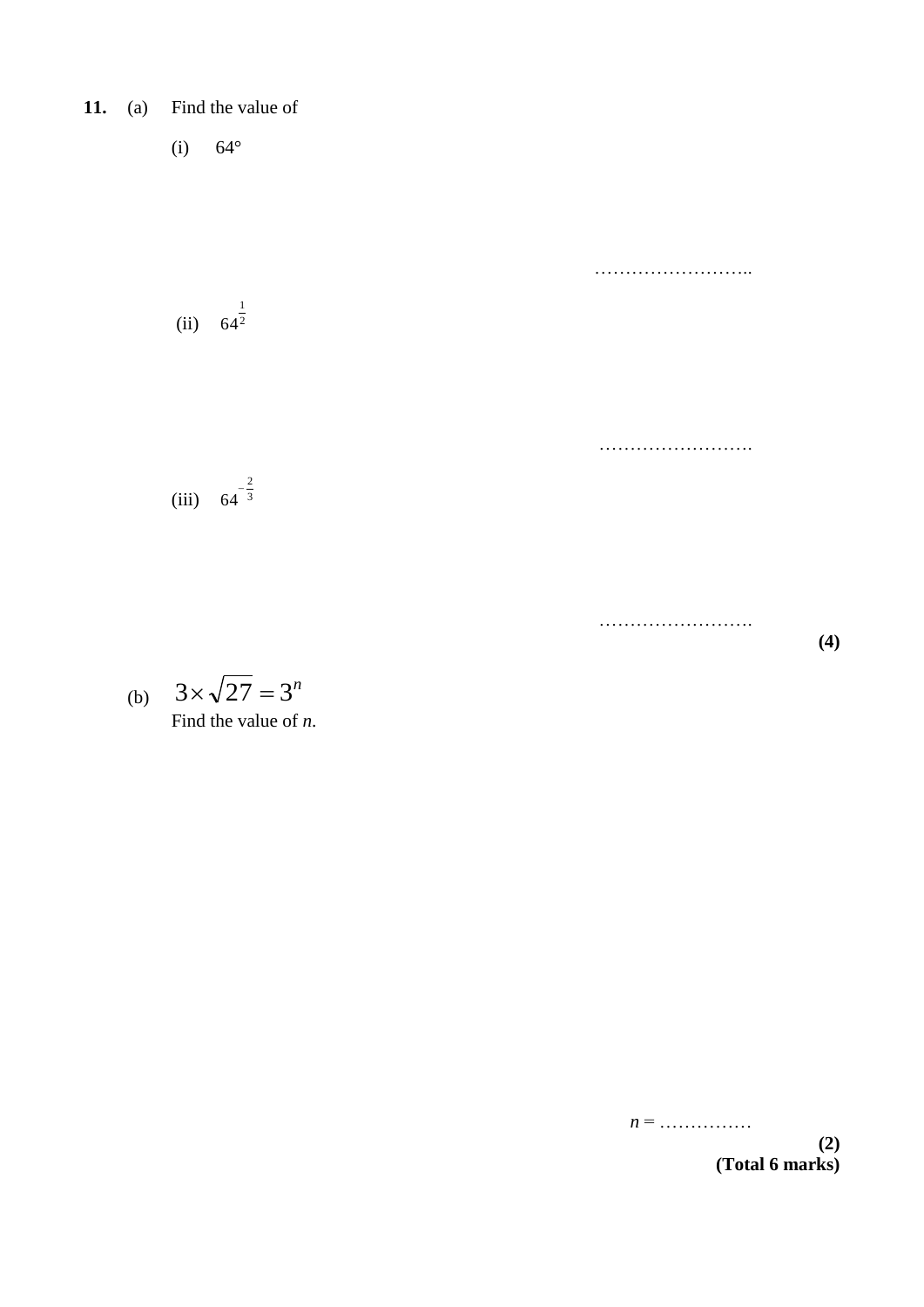**12.** (a) Work out  $3^6 \div 3^{-7}$ 

(b) Write down the value of  $36<sup>2</sup>$ 1 36

(c) 
$$
3^n = \frac{1}{9}
$$
  
Find the value of *n*.



.................................

.................................

**(1)**

**(1)**

**13.** (a) Simplify

(i)  $(3x^2y)^3$ 

.....................................

.....................................

(ii)  $(2t^{-3})^{-2}$ 

**(4)**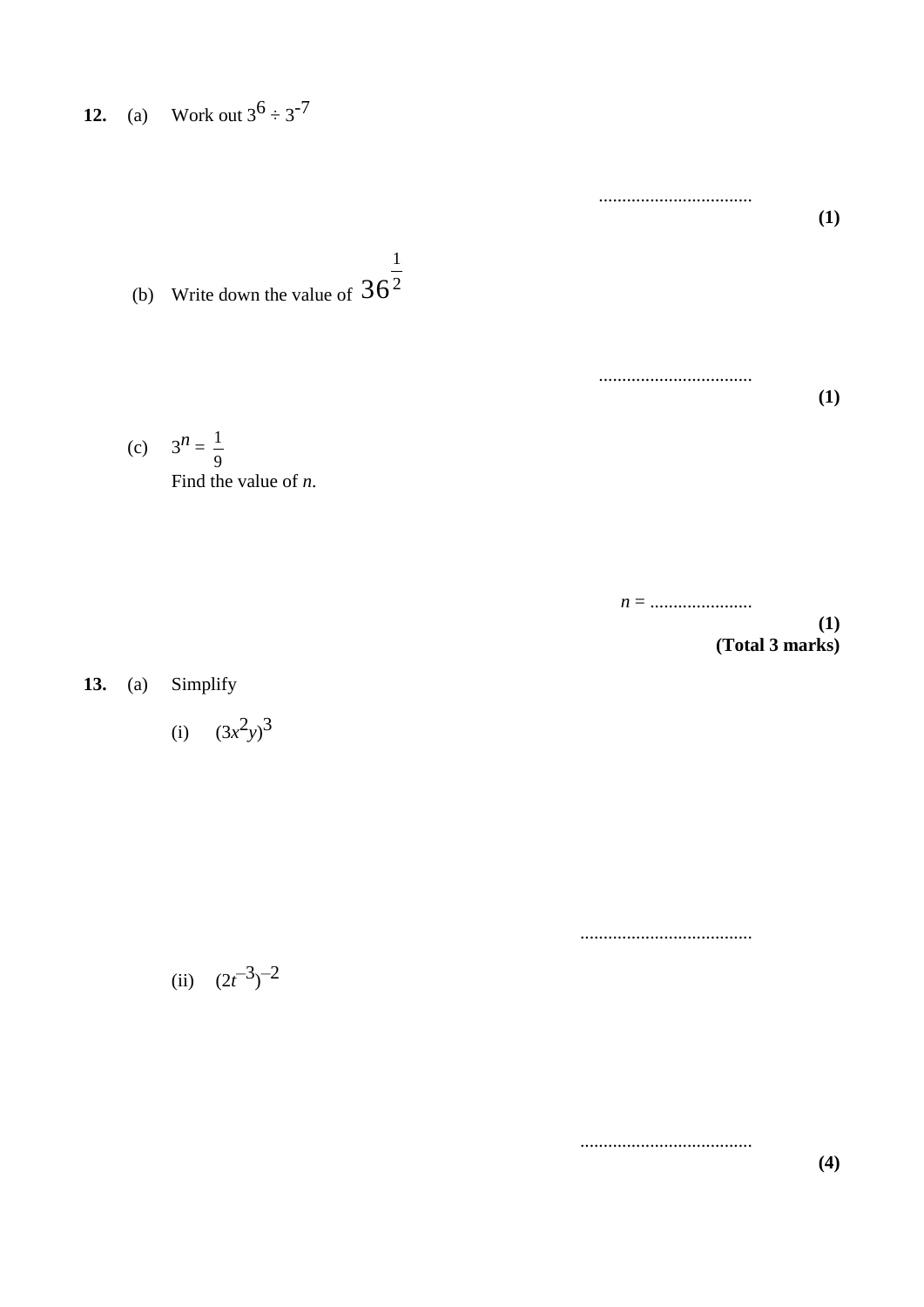14. 
$$
x = 2^p
$$
,  $y = 2^q$   
\n(a) Express in terms of x and/or y,  
\n(i)  $2^{p+q}$   
\n(ii)  $2^{2q}$   
\n(iii)  $2^{p-1}$ 

- and  $2xy^2 = 32$
- (b) Find the value of *p* and the value of *q*.

*p* = ..............................

*q* = ..............................

**(2) (Total 5 marks)**